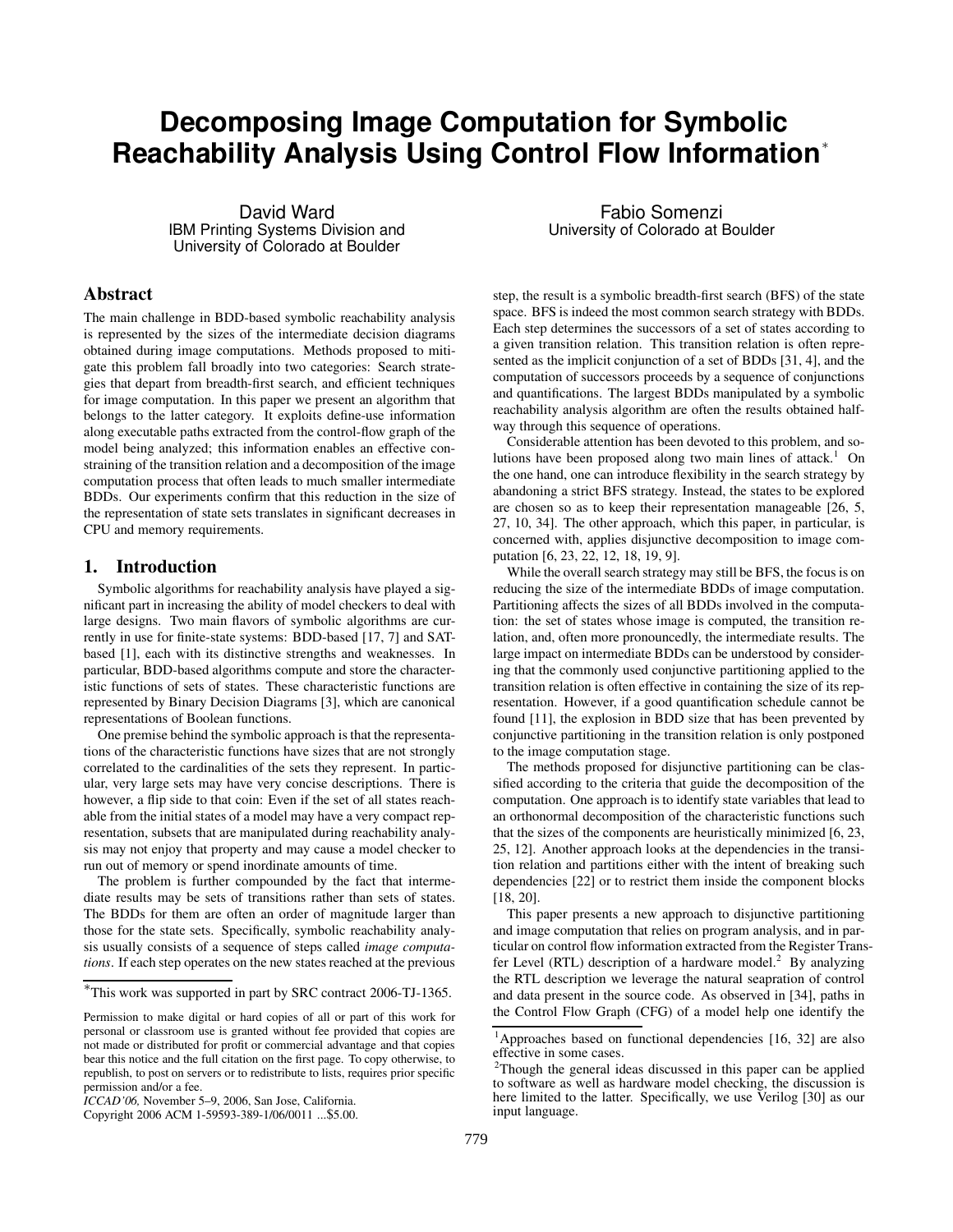*modes of operation* of a model. The enabling conditions of these paths can then be used to constrain the transition relation of a model so as to achieve a disjunctive partitioning. The simplifications that occur in the transition relation as a result of the restriction to one mode of operation are often conducive to great simplification of the BDDs because they naturally tend to reduce dependencies among variables [27]. It is therefore often possible to achieve dramatic decreases in time and memory resources required for reachability analysis.

As an extreme case, consider a model with two  $n$ -bit registers. At each execution step, the contents of one register are copied to the other register while being rotated by an amount specified by a primary input. The contents of the first register are also updated with the value of a primary input. Because of the rotation, each bit of the second register depends on every bit of the first register. The transition relation cannot be represented as a single BDD even for small values of  $n$  and, what is more important, image computation according to the standard algorithm quickly runs out of memory as  $n$  increases. However, if the image computation is decomposed according to the rotation amount, then in each part every bit of the second register depends on exactly one bit of the first. This greatly simplifies the computation.

A key piece of information derived from the analysis of the control flow of the program concerns the definitions and uses of variables. It is not uncommon for most variables to be neither used nor defined along a given path. When the transition relation is restricted to that path, the variables that are not defined are known to retain their values. Our image computation algorithm exploits this knowledge to reduce the intermediate BDDs and alleviate the cost of variable substitutions.

Since the CFG is not a canonical representation of a model, the effectiveness of the approach we propose depends to some extent on how the model is described at the RTL. Its effectiveness also varies from model to model. Certain models are bound to remain intractable in spite of disjunctive partitioning in image computation because they are inherently unsuitable for breadth-first analysis. For yet other models, any attempt at exactly representing the set of reachable states as a BDD are doomed to failure. For instance, if the set of reachable states does not have a concise BDD representation under any variable order, changing the search strategy can only lead to more states being reached within the given computational resources. Notwithstanding these limitations, disjunctive partitioning based on control-flow information achieves remarkable results in many cases. Our preliminary experimental results show that it significantly extends the applicability of symbolic model checkers.

The use of control-flow information to speed up model checking was advocated in [9, 34]; the latter uses the control flow graph to guide symbolic guided search. The approach of [9] is based on disjunctive decomposition and breadth-first search, but no use is made of information about definitions and usages of variables to optimize image computation.

## **2. Preliminaries**

## **2.1 Binary Decision Diagrams**

Binary Decision Diagrams (BDDs [3]) are a graphical representation of Boolean functions. A BDD is derived from a binary decision tree by merging isomorphic subgraphs and eliminating redundant nodes. For a given variable order, this derivation results in a canonical representation. As a consequence, equivalence tests are efficient, and, thanks to recourse to memoization, the algorithms that operate on BDDs are fast. Large sets can be manipulated via their characteristic functions, which in turn can be represented by

BDDs. BDDs are used to represent sets of states and transitions in symbolic model checking.

## **2.2 Symbolic Reachability Analysis**

We consider symbolic reachability analysis of transition systems with finite sets of states Q and inputs W defined by a *transition relation*  $T \subseteq Q \times W \times Q$  and *initial state set*  $I \subseteq Q$ . A triple  $(q_1, w, q_2)$  is in T if and only if the transition system can proceed from  $q_1$  to  $q_2$  when the input is w; in this case  $q_2$  is a *successor* of  $q_1$ . State  $q$  is *reachable* from state  $q'$  if there exists a sequence of states  $q_1, \ldots, q_n$  such that  $q = q_1, q' = q_n$ , and for  $1 \lt i \leq$  $n, q_{i+1}$  is a successor of  $q_i$ . The reachability analysis problem consists of finding all states that are reachable from some state in I. For  $S \subseteq Q$ , let EY S denote all states that are successors of some state in S. Then reachability can be computed as a fixpoint:

$$
\mu Z \,.\, I \cup \mathsf{EY} \,Z \ .
$$

Let  $Z_0 = I$  and, for  $i \geq 0$ ,  $Z_{i+1} = I \cup EY Z_i$  be the iterates of the computation. Then  $Z_i$  contains the states that can be reached in at most  $i$  steps from states in  $I$ . Hence, the fixpoint computation corresponds to *breadth-first search* (BFS) of the transition system starting from the initial states. In symbolic model checking, transition relations and sets of states are represented by their characteristic functions, which can be manipulated in various forms. In this paper we assume that (reduced, ordered) BDDs are used for this purpose. Success with symbolic computations depends on the algorithm's ability to keep the BDDs small. Several factors affect the size of BDDs, including the variable orders. In this paper, however, we focus on the impact on the BDD sizes of the procedure employed for the computation of EY Z—the so-called *image computation*.

We assume that the transition relation  $T$  is complete, that is,

$$
\forall q_1 \in Q \,.\,\forall w \in W \,.\,\exists q_2 \in Q \,.\, (q_1, w, q_2) \in T \,;
$$

and that it is represented by a predicate  $T(x, w, y)$ , where x is a vector of current state variables,  $w$  is a vector of primary inputs, and  $y$  is a vector of next state variables. All variables are binary. Without loss of generality, we assume a binary encoding for the states and the inputs, so that the  $x$  and  $y$  variables range over the encoding of the states and the  $w$  variables range over the encodings of the inputs. In what follows we do not distinguish states and inputs from their encodings.  $T(x, w, y)$  is true when the valuations of  $x, w$ , and  $y$  correspond to a transition in  $T$ .

The transition relation predicate is often represented in a conjunctively decomposed form:

$$
T(x, w, y) = \bigwedge_i T_i(y^i, w, x) ,
$$

where each  $T_i$  defines a subvector  $y^i$  of the next state variables such that  $\{y^i\}$  is a partition of y. (More general definitions of conjunctive partitioning are possible, but will not be considered in this paper.)

Image computation with a conjunctively partitioned transition relation consists of evaluating

$$
Z_{i+1}(y) = \exists x, w \cdot \bigwedge_i T_i(y^i, w, x) \wedge Z_i(x) ,
$$

where quantification of variable vectors is shorthand for the quantification of all the variables in the vector,

$$
\exists x \, . \, f = \exists x_1 \, . \, \exists x_2 \, . \, \cdots \, . \, f \, ,
$$

and  $Z_i(x)$  is the characteristic function of the states whose successors are sought. For the result  $Z_{i+i}(y)$  to be employed in the next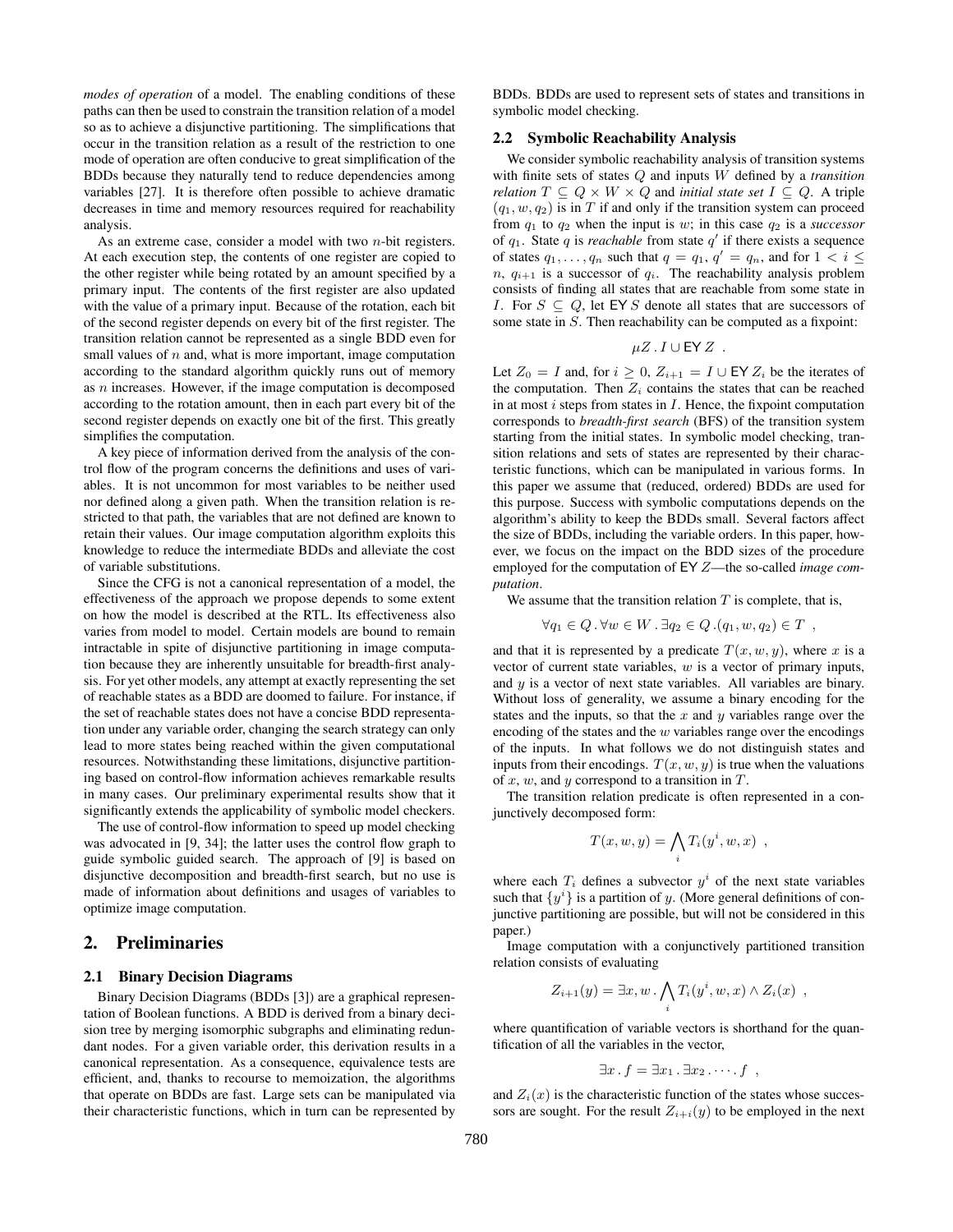image computation, it must be converted to  $Z_{i+i}(x)$  by variable substitution. It should be noted that this substitution, harmless as it may seem, can be problematic, especially with regard to BDD variable reordering [13]. Finally, it should be noted that variables are in practice quantified as soon as possible [11, 21], as this normally helps in keeping the BDDs sizes under control. A variable can be quantified as soon as it appears only in one conjunct. Current BDD packages in fact provide operations that quantify variables while conjoining two BDDs.<sup>3</sup>

Two elementary properties of images that will be useful in describing the algorithm are that the image of the empty set is the empty set, and that image computation distributes over disjunction, that is:

 $\exists x, w \, . \, T(y, w, x) \wedge (A(x) \vee B(x)) =$  $(\exists x, w \, . \, T(y, w, x) \land A(x)) \lor (\exists x, w \, . \, T(y, w, x) \land B(x))$ .

Distributivity is the foundation for disjunctive partitioning.

## **2.3 Control Flow Graph (CFG)**

Many program analysis techniques work on graphs derived from the program text. Among these, the CFG is a directed graph that represents the flow of control of a program (hardware or behavioral model). Each node represents an assignment or branching statement  $S_i$  in a program  $\overline{P}$ . Each directed arc represents flow of control from one node to another. A CFG can be extracted in a single pass traversal over  $P$ . In our implementation we create one CFG for each Verilog *always block*. The set of CFG paths in a program P consisting of multiple *always blocks* is simply the Cartesian product of the set of paths computed from each *always block* CFG. In the rest of the paper we will refer to CFG paths as the set of paths in  $P$  computed by taking the Cartesian product of the paths of the program CFG(s)(which may contain a single or multiple *always block*).

**Definition 1 (Control Flow Graph (CFG))** *A control flow graph CFG is a* directed graph  $G = (V, E)$ *, where:* (1) V *is a finite set of nodes including two distinguished nodes of type* entry *and* exit*. All other nodes are of one of two types:* assignment *and* decision*. (2)*  $E \subset V \times V$  *is a control flow relation, whose elements are directed edges.*

We assume that the flow relation obeys restrictions. Specifically, we assume that the arcs can be partitioned into forward arcs  $(E_{fwd})$ and back arcs ( $E_{bwd}$ ) so that the forward arcs form a DAG in which all nodes are reachable from the entry node. We also assume that the exit node is reachable from all nodes in the CFG. Furthermore, each back edge goes from a node to another that dominates it. These assumptions imply *reducibility* of the CFG. Intuitively, the different types of nodes map to the basic types of statements, and in fact we shall call the CFG nodes *statements*. The edges in E represent the transfer of control between statements.

**Definition 2 (Def/Use Graph)** A def/use graph  $G_{DU}$  is a struc*ture*  $\langle CFG, \Sigma, D, U \rangle$  *where*  $\Sigma$  *is a set of variables (registers) in a program*  $P$ *,*  $D: V_{CFG} \mapsto \delta(\Sigma)$  *and*  $U: V_{CFG} \mapsto \theta(\Sigma)$  *are functions mapping nodes*  $V$  *of*  $CFG$ , *i.e,*  $V_{CFG}$  *to the set of vari* $a$ *bles defined*  $(\delta)$  *or used*  $(\theta)$  *in the statements corresponding to the nodes* V *, respectively.*

Table 1: Control Flow Analysis

| CFG  | <b>PATH</b>                                                             | Path        | Path | Path         |
|------|-------------------------------------------------------------------------|-------------|------|--------------|
| Path | Predicate                                                               | Defines     | Uses | Inerts       |
| 1    | rst $\wedge \neg$ state $\wedge$ a = 0                                  | a,b,c,state |      |              |
| 2    | rst $\wedge \neg$ state $\wedge$ a $\neq 0$                             | a,b,c,state |      |              |
| 3    | rst $\land$ state $\land$ c $<$ 4095                                    | a,b,c,state |      |              |
| 4    | rst $\wedge$ state $\wedge$ c $\geq 4095$                               | a,b,c,state |      |              |
| 5    | $\neg \texttt{rst} \wedge \neg \texttt{state} \wedge \texttt{a} = 0$    | a, state    |      | b,c          |
| 6    | $\neg \texttt{rst} \wedge \neg \texttt{state} \wedge \texttt{a} \neq 0$ | b, state    | a    | $\mathbf{C}$ |
| 7    | $\neg \texttt{rst} \wedge \texttt{state} \wedge \texttt{c} < 4095$      | c,state     |      | a,b          |
| 8    | $\neg \texttt{rst} \wedge \texttt{state} \wedge \texttt{c} > 4095$      | state       | c    | a,b          |

**Definition** 3 *A path*  $\pi$  *is a list of nodes*  $(v_1 \dots v_k)$  *such that*  $v_1$  *is the* entry *node,* and  $\forall i, 1 \leq i \leq k - 1$ ,  $(v_i, v_{i+1}) \in E_{fwd}$ . A path π *represents one clock cycle of a Verilog always block.*

The naive approach to determining the paths in a program P would be to enumerate all possible paths in the programs CFG. This would result in the worst case in up to  $2^n$  paths, where n is the number of decisions in the program text. However, we employ a BDD-based traversal algorithm to compute each path's enabling predicate. (Decision node predicates are represented by BDDs.) The path enabling predicate is simply the conjunction of the predicates along the path. This algorithm has the characteristic that as false paths are identified (a path whose path predicate is false), they are eliminated from subsequent iterations thus decreasing the number of paths that need to be checked for falsehood in subsequent steps. Data-flow information is not considered while determining falsehood, thus some infeasible paths could possibly be missed. Our algorithm performs better in practice, however, it is still exponential in the worst case. We compute the set of path enabling predicates while parsing the program text without having to build the program CFG(s).

## **3. Algorithm**

Given a model in an RTL language (Verilog in our case), our algorithm uses the path information in the CFG of the RTL description to speed up image computation, and hence reachability analysis.

The information about each path of the CFG that is used includes the path enabling predicate, which is the conjunction of the guards (the conditional expressions controlling program flow) along the path itself, and the set of variables that are defined and used along the path. The path enabling predicates depend on both state variables and primary inputs. Since the transition relation is complete, the projection of their union over the state space covers the entire space. Therefore they can be used for disjunctive partitioning of the image computations. Figure 1 shows a simple Verilog example description, while the corresponding CFG is shown in Fig. 2. The CFG in Fig. 2 shows only the edges in  $E_{fwd}$ . We omit the back edges  $E_{bwd}$  for clarity.

For the same example, Table 1 lists the paths of the CFG and for each of them reports the *path enabling predicate*, and classifies the state variables as *defines*, *uses*, and *inerts*. The table refers to variables that are bit vectors to avoid clutter; the translation to binary variables is straightforward.

For our purposes, a path in the CFG is an alternating sequence of nodes and arcs of the CFG that connects the entry node to the exit node. The path enabling predicate is the conjunction of all the conditionals that are true along the path. A variable of the CFG is *defined* along a path if it is the target of at least one assignment

<sup>&</sup>lt;sup>3</sup>In all our experiments, we use early quantification, though for some models, like the two-register one discussed in the introduction, it is ineffective.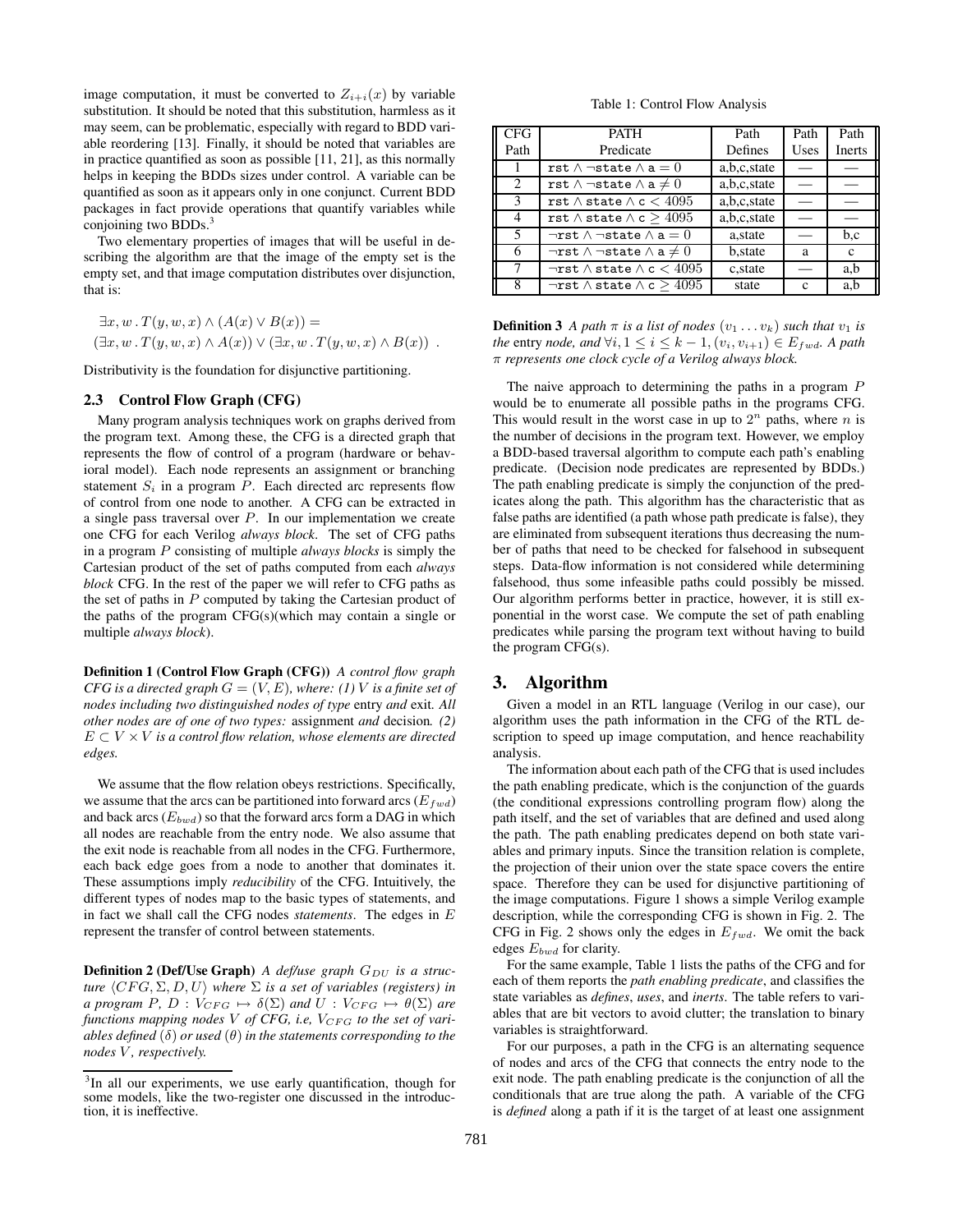```
module example(clock,rst,indat);
      input clock;
      input[31:0] indat;
      input rst;
      reg state;
      reg[31:0] a,b,c;
      initial begin
        state=0;a=0; b=0; c=0;
      end
      always @ (posedge clock) begin
P1: if (rst) begin
S1..S4: a = 0; b = 0; c = 0; state=0;end
P2: if (!state) begin
P3: if (a == 0)
S5: a=indat;
          else
S6: b=a;
        end else begin
P4: if (c < 4095)
S7: c = c+1;
        end
S8: state = "state;
      end
```

```
endmodule
```
Figure 1: Example Verilog model



Figure 2: CFG for the Verilog model of Fig. 1

```
Reachability(S_0, CFG, T)
R = N = S_0while (N \neq 0) {
     J=0foreach \pi \in PATHS(CFG) {
           N_{\pi} = N \wedge \exists inputs . PATH COND(\pi)
           if (N_\pi \neq 0) {
                T_{\pi} = T \wedge PATH_COND(\pi)
                img = IMAGE(T_\pi, N_\pi)
                 J = J \vee img
           }
      }
     N = J \wedge \neg RR = R \vee N}
return R
```
Figure 3: Symbolic reachability algorithm with disjunctive image partitioning based on CFG paths

along the path. We denote the x variables defined along path  $\pi$ by  $D_x(\pi)$ . A variable is *used* along a path if it is not defined and it appears on the right-hand side of an assignment or in a conditional along the path. We denote the variables used along path  $\pi$ by  $U_x(\pi)$ . Variables that are neither defined nor used along a path are called *inert* for that path; the variables inert along path  $\pi$  are denoted by  $I_x(\pi)$ .

The pseudocode of the symbolic reachability algorithm is shown in Fig. 3. It is similar to the standard symbolic BFS algorithm, except for the fact that the image computations are decomposed according to the paths of the CFG. For each path, the enabling condition is conjoined with the transition relation to produce a constrained relation  $T_{\pi}$ .

The states whose image must be computed are also conjoined with the path enabling predicate. Oftentimes the conjunction is false, and the corresponding image computation is skipped.

The correctness of the algorithm of Fig. 3 follows from the fact that image computation distributes over disjunction and that the disjunction of all the enabling predicates is the tautologous predicate. Some standard optimizations of symbolic BFS are omitted for clarity from Fig. 3. For instance, the choice of the next state frontier from the interval  $[N, R]$ . These optimizations can be applied with no adverse effect on the correctness of the algorithm.

If the CFG has many paths, it is possible for the inner loop of Fig. 3 to execute too many times. In such a case it is difficult to recover the overhead due to the many invocations of the image computation; it is often more efficient to revert to non-decomposed computation. The pseudocode does not show this option, which is however included in the algorithm that we implemented.<sup>4</sup>

The increased efficiency of the algorithm of Fig. 3 over standard symbolic breadth-first analysis comes from two sources. On the one hand, the partitioning of the image computation task decreases dependencies in the transition relation and simplifies in general the BDDs. On the other hand, the classification of variables into defines, uses, and inerts affords a more efficient computation of each part of the image as we now describe.

<sup>4</sup>The threshold for reverting to non-decomposed computation is a user-specified parameter. In our experiments we chose a value of 7500 paths, which was more than enough for all our designs.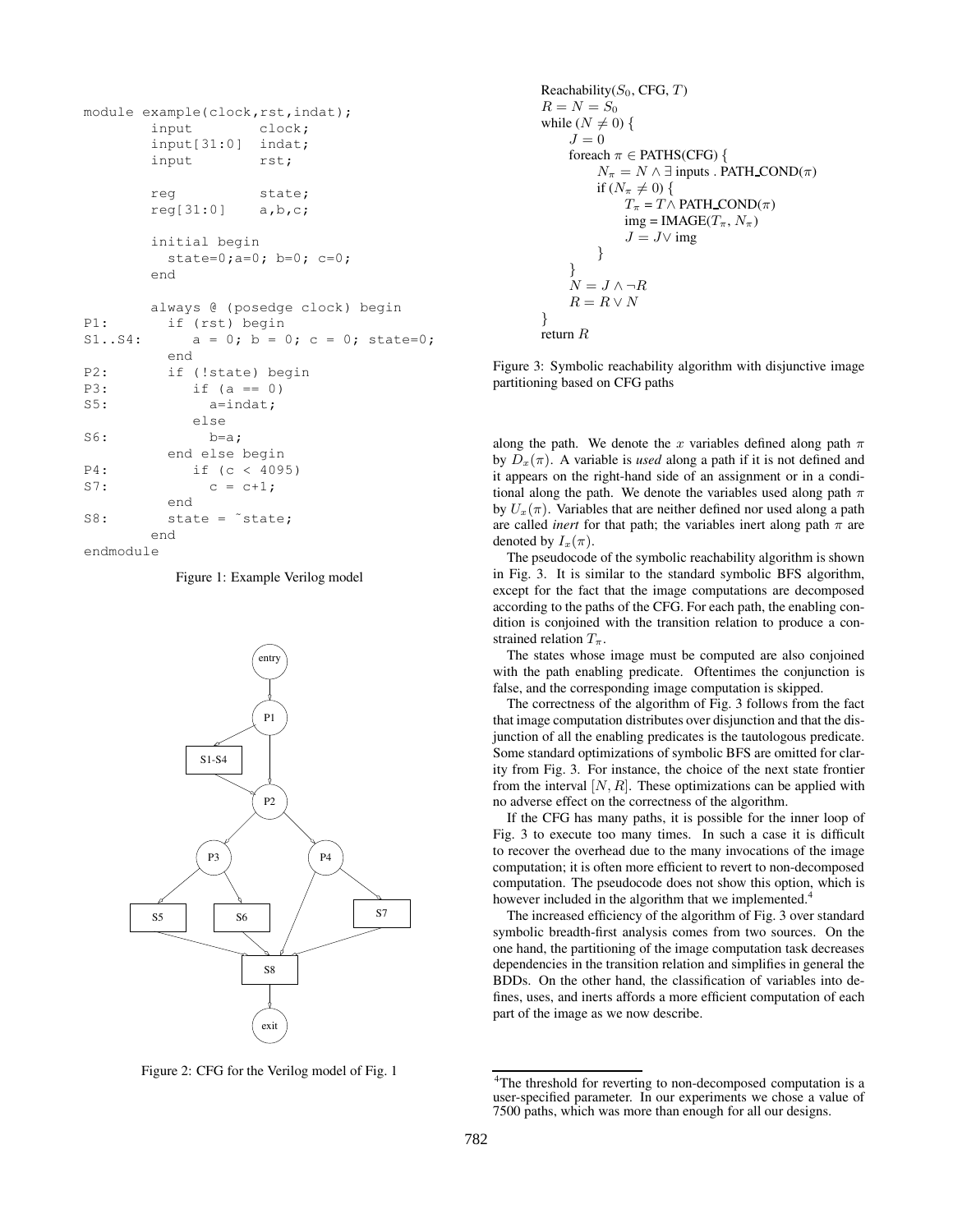For path  $\pi$ , the computation of procedure IMAGE amounts to

$$
\mathrm{img}(D_y(\pi), U_y(\pi), I_y(\pi)) = \exists D_x(\pi) \cdot \exists U_x(\pi) \cdot \exists I_x(\pi) \cdot \exists w.
$$
  

$$
T_{\pi}(x, w, y) \wedge N_{\pi}(D_x(\pi), U_x(\pi), I_x(\pi)) , \quad (1)
$$

followed by the substitution of the  $y$  variables by the corresponding  $x$  variables in the result. We now observe that

$$
T_{\pi}(x, w, y) = T'_{\pi}(D_x(\pi), U_x(\pi), w, D_y(\pi))
$$
  
 
$$
\wedge \bigwedge_{x_i \in U_x(\pi) \cup I_x(\pi)} (y_i \leftrightarrow x_i) ,
$$

because the values of the variables not defined along  $\pi$  are not affected by its execution. Substituting into (1), and taking into account that

$$
\exists a. f(a) \land (a \leftrightarrow b) = f(b) ,
$$

we get

$$
\text{img}(D_y(\pi), U_y(\pi), I_y(\pi)) = \exists D_x(\pi) \cdot \exists w.
$$
  

$$
T'_{\pi}(D_x(\pi), U_y(\pi), w, D_y(\pi)) \wedge N_{\pi}(D_x(\pi), U_y(\pi), I_y(\pi)) ,
$$
  
(2)

whence, by variable renaming,

$$
\text{img}(D_y(\pi), U_x(\pi), I_x(\pi)) = \exists D_x(\pi) \cdot \exists w.
$$
\n
$$
T'_\pi(D_x(\pi), U_x(\pi), w, D_y(\pi)) \wedge N_\pi(D_x(\pi), U_x(\pi), I_x(\pi)) .
$$
\n(3)

The advantage of (3) over (1) is twofold. On the one hand, the terms of the transition relation corresponding to used and defined variables have been removed. This lowers the number of variables that can be involved in the intermediate results and greatly helps in the reduction of the sizes of the intermediate BDDs. On the other hand, the result of image computation must be eventually expressed in terms of current state variables. Hence, the next state variables must be substituted. In (3) substitution is required only for the defines of the path. The main advantage comes from the simplification of the transition relation, but both can be significant.

In many cases, a further optimization is advantageous. Let us define

$$
N_{\pi}^{0}(U_{x}(\pi), I_{x}(\pi)) = \exists D_{x}(\pi) \cdot N_{\pi}(D_{x}(\pi), U_{x}(\pi), I_{x}(\pi))
$$
  

$$
N^{1}(D_{x}(\pi), U_{x}(\pi), I_{x}(\pi)) = N_{\pi}(D_{x}(\pi), U_{x}(\pi), I_{x}(\pi))
$$
  

$$
\downarrow N_{\pi}^{0}(U_{x}(\pi), I_{x}(\pi)),
$$

where '<sup>|</sup>' denotes the *constrain* operator [7]. Since the constrain operator is such that  $f \wedge g = f \wedge (g \downarrow f)$ , it is immediately verified that

$$
N_{\pi}=N_{\pi}^0\wedge N_{\pi}^1\ .
$$

Since  $N_{\pi}^{0}$  does not depend on any of the variables to be quantified in (3), we obtain

$$
\mathrm{img}(D_y(\pi), U_x(\pi), I_x(\pi)) = N_\pi^0(U_x(\pi), I_x(\pi)) \wedge \exists D_x(\pi) .
$$
  

$$
\exists w \, . \, T_\pi'(D_x(\pi), U_x(\pi), w, D_y(\pi))
$$
  

$$
\wedge N_\pi^1(D_x(\pi), U_x(\pi), I_x(\pi)) . \quad (4)
$$

The transformation of (3) into (4) reduces the intermediate BDDs and is advantageous when the conjunctive decomposition of  $N_\pi$ into  $N_{\pi}^{0}$  and  $N_{\pi}^{1}$  can be obtained cheaply. This is usually the case when the defines along path  $\pi$  are a small fraction of the state variables. (Not only the quantification tends then to be inexpensive, but the BDD for  $N_{\pi}^1$  is often very small.)

Table 2: Experimental results for reachability analysis

| Circuits     | <b>FFs</b> | Reachable     | <b>CFG</b> | Times in seconds |            |
|--------------|------------|---------------|------------|------------------|------------|
|              |            | <b>States</b> | Paths      | <b>New</b>       | <b>BFS</b> |
|              |            |               |            | <b>BFS</b>       |            |
| blackjack    | 104        | $2.443e+07$   | 25         | 226.86           | 220.2      |
| Palu         | 37         | $2.205e+09$   | 19         | 118.39           | 1133.7     |
| <b>CRC</b>   | 32         | $4.295e+09$   | 4          | Mem. out         | Mem. out   |
| <b>BPB</b>   | 36         | $6.872e+10$   | 289        | 51.0             | 100.0      |
| Rotator      | 64         | $1.845e+19$   | 32         | 4.37             | Mem. out   |
| Vsa          | 66         | $1.625e+14$   | 27         | 445.0            | 1943.36    |
| <b>B04</b>   | 66         | $5.650e+15$   | 27         | 250.36           | 4678.99    |
| <b>FIFOs</b> | 142        |               | 20         | Timeout          | 62.53      |
| Spinner      | 65         | $3.659e+19$   | 32         | 4.54             | Mem. out   |
| twoO         | 66         | $1.300e+17$   | 63         | 1179.01          | 2304.87    |

Table 3: Peak Live Nodes

| Circuits     | <b>FFs</b> | Reachable     | Size in Kbytes |            |
|--------------|------------|---------------|----------------|------------|
|              |            | <b>States</b> | <b>New</b>     | <b>BFS</b> |
|              |            |               | <b>BFS</b>     |            |
| blackjack    | 104        | $2.443e+07$   | 9365           | 8810       |
| Palu         | 37         | $2.205e+09$   | 25520          | 47517      |
| <b>CRC</b>   | 32         | $4.295e+09$   |                |            |
| <b>BPB</b>   | 36         | $6.872e+10$   | 2538           | 1884       |
| Rotator      | 64         | 1.845e+19     | 18             |            |
| <b>Vsa</b>   | 66         | $1.625e+14$   | 15733          | 29348      |
| <b>B04</b>   | 66         | $5.650e + 15$ | 14715          | 32287      |
| <b>FIFOs</b> | 142        |               |                | 3437       |
| Spinner      | 65         | $3.659e+19$   | 68             |            |
| twoO         | 66         | $1.300e+17$   | 20889          | 27666      |

Constrain is not the only operator that may be applied to the computation of  $N_{\pi}^1$ . For instance, the *restrict* operator [8] is a popular alternative because it often produces smaller BDDs. However, when the second operand to restrict is obtained by quantifying variables from the first operand, restrict gives no advantage over constrain.<sup>5</sup> Other so-called *generalized cofactor* algorithms (e.g., those of [28, 14] or the *squeeze* algorithm available in the CUDD package [29]) may produce smaller BDDs than constrain, but tend to be slower.

## **4. Experimental Results**

We implemented our algorithm in VIS 2.1 [2]. We show experimental results on certain benchmarks from the VIS Verilog suite [33] that are known to be hard for BFS reachability analysis. In addition, we show results for some small or medium sized circuits where BFS reachability analysis does very well. Our experiments were run on a 2.0 GHz Pentium M machine with 2 GB of RAM running Linux. Each experiment was allotted a 7200 s time limit and the data segment size was limited to 1 GB (e.g., ulimit -d 1000000). Our results are compared to the standard BFS reachability algorithm implemented in VIS. The extraction time to retrieve control flow information needed by our algorithm was negligible compared to the time to complete reachability analysis and thus will be omitted.

We used ten circuits in our experiments. Blackjack is a model

<sup>5</sup>Restrict differs from constrain in that it applies local quantification to its second operand. When the second operand is obtained from the first by quantification, local quantification is never triggered.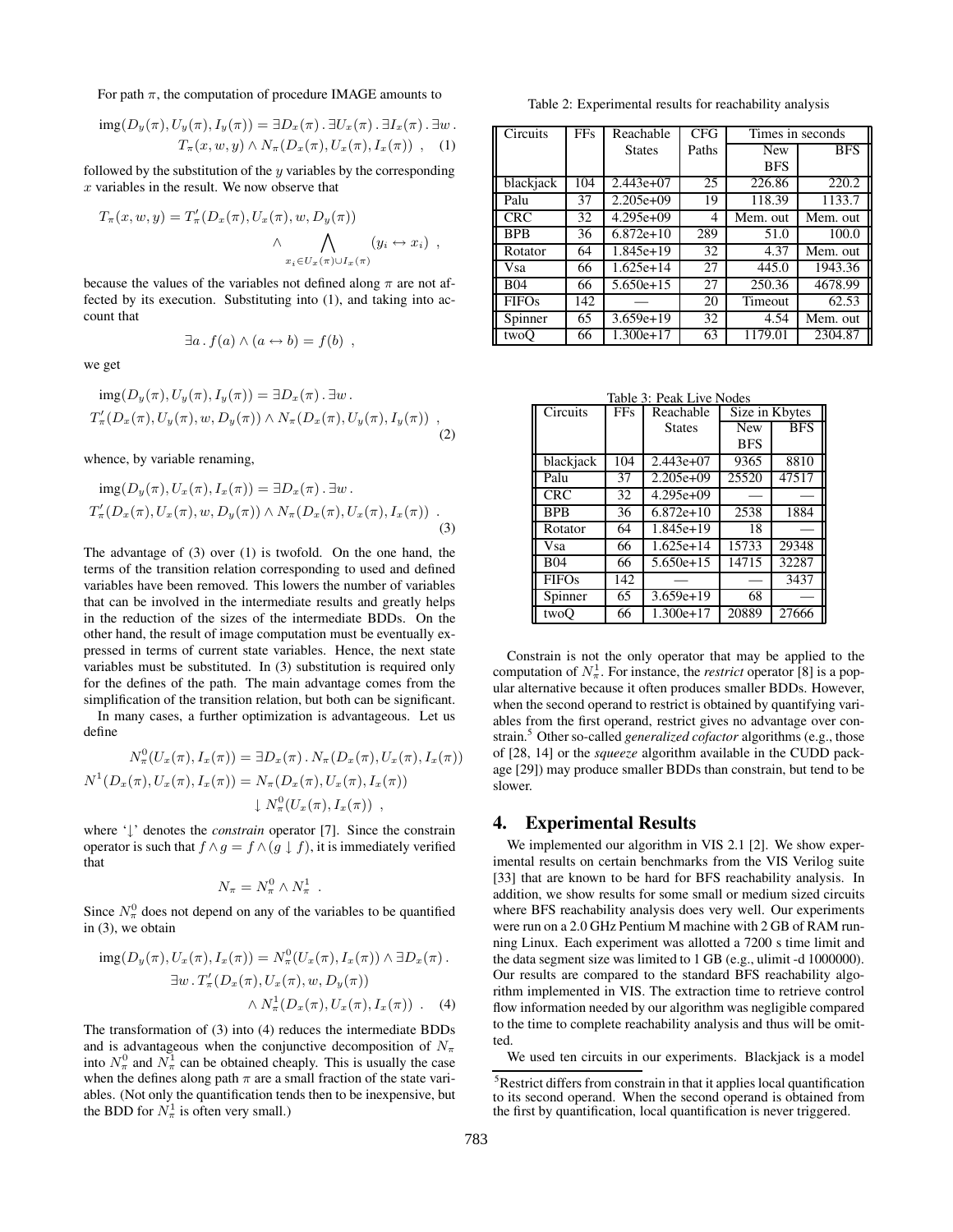of a blackjack card game keeping track of the cards dealt to a player and a dealer. Palu is an elementary pipelined ALU with the ability to stall. The pipeline consists of an ALU and a register file. At each clock cycle the pipeline starts the execution of an instruction, which completes in three cycles. CRC computes a 32-bit cyclic redundancy code of a stream of bytes. BPB is a branch prediction buffer that predicts whether a branch should be taken depending on the correctness of the previous predictions. Rotator and Spinner consist of a barrel shifter sandwiched between registers. Vsa is a simple non-pipelined microprocessor that executes 12-bit instructions—ALU operations, loads, stores, conditional branches—in five stages: fetch, decode, execute, memory access, and write-back. It has four registers, with one always set to zero. B04 is a Verilog translation of the original b04 circuit from the ITC99 benchmark set [15]. It computes the minimum and maximum of a set of numbers. FIFOs is a model to check the equivalence of two different FIFO implementations: 1) a shift register FIFO and 2) a Ring buffer FIFO. Table 2 compares standard BFS reachability analysis in which the image computation algorithm is the one of [24] with our new BFS algorithm. Columns 1, 2, and 3 give the name of the circuit, number of flip-flops (state variables) and number of reachable states of the circuit. Column 4 gives the number of CFG paths (from start node to end node) generated from the circuit's control structure. Columns 5, and 6 compare run times for reachability analysis for new BFS and standard BFS, respectively. Table 3 shows the peak live nodes during reachability analysis for both the new and standard BFS. These numbers are indicative of the sizes of the BDDs encountered during image computation. The disjunctive decomposition has an inherent overhead in terms of BDD nodes because it instantiates two transition relations simultaneously. This, for smaller examples, may lead to more BDD nodes being allocated than in ordinary BFS. However, the many cases in which the latter runs out of memory demonstrate the efficiency of our technique.

## **5. Conclusions**

In this paper we have presented a new approach to the disjunctive decomposition of image computations based on control flow information extracted from the Register Transfer Level Description of the model. Paths in the Control Flow graph define a partition of the state and input space that often leads to dramatic decreases in the sizes of the intermediate BDDs built during image computations. The results we have presented are for the case of breadth-first reachability analysis, but the approach based on control-flow information extends also to other search strategies.

It is interesting, in particular, to compare the approach to symbolic reachability proposed in this paper to the one of [34], in which program analysis techniques are used to derive hints for guided search. Both approaches use paths in the CFG to constrain the transition relation. In [34], unlike here, the search strategy is not breadth-first. In some cases, as for CRC in Sect. 4, this allows reachability to complete even though BFS fails. In other occasions, as for B04, guided search encounters difficulties when the complete transition relation is restored, because the image of a large BDD must be computed. This problem is avoided with breadthfirst search. The exploitation of the information on defines and uses along the various paths is the main novelty of this paper. Though we have demonstrated its advantages in the more common and controlled context of breadth-first search, it can be easily extended to the guided search approach. Producing shortest witnesses to reachability of a given state is also easier in the case of BFS analysis.

Comparing our approach to other techniques based on BFS and disjunctive partitioning of the image computations, we observe that the most effective techniques devised so far are in our experience those that attempt to break dependencies in the transition relation. In that respect, use of the CFG information is quite effective, and allows, in addition, simplifications of the computation that are not possible without the knowledge of which variables are left unchanged by a constrained partition relation. Such information is easily extracted from the CFG.

It is possible in principle to cluster several paths of the CFG and partition the image computation according to the clusters. This is a potentially profitable approach that we have not yet investigated. We also plan to study the benefits of our technique in the context of preimage computation (computation of the predecessors of a set of states) which is required by popular model checking algorithms.

## **References**

- [1] A. Biere, A. Cimatti, E. Clarke, and Y. Zhu. Symbolic model checking without BDDs. In *Fifth International Conference on Tools and Algorithms for Construction and Analysis of Systems (TACAS'99)*, pages 193–207, Amsterdam, The Netherlands, Mar. 1999. LNCS 1579.
- [2] R. K. Brayton et al. VIS. In *Formal Methods in Computer Aided Design*, pages 248–256. Springer-Verlag, Berlin, Nov. 1996. LNCS 1166.
- [3] R. E. Bryant. Graph-based algorithms for Boolean function manipulation. *IEEE Transactions on Computers*, C-35(8):677–691, Aug. 1986.
- [4] J. R. Burch, E. M. Clarke, and D. E. Long. Representing circuits more efficiently in symbolic model checking. In *Proceedings of the Design Automation Conference*, pages 403– 407, San Francisco, CA, June 1991.
- [5] G. Cabodi, P. Camurati, L. Lavagno, and S. Quer. Disjunctive partitionining and partial iterative squaring: An effective approach for symbolic traversal of large circuits. In *Proceedings of the Design Automation Conference*, pages 728–733, Anaheim, CA, June 1997.
- [6] G. Cabodi, P. Camurati, and S. Quer. Improved reachability analysis of large finite state machines. In *Proceedings of the International Conference on Computer-Aided Design*, pages 354–360, Santa Clara, CA, Nov. 1996.
- [7] O. Coudert, C. Berthet, and J. C. Madre. Verification of sequential machines using Boolean functional vectors. In L. Claesen, editor, *Proceedings IFIP International Workshop on Applied Formal Methods for Correct VLSI Design*, pages 111–128, Leuven, Belgium, Nov. 1989.
- [8] O. Coudert and J. C. Madre. A unified framework for the formal verification of sequential circuits. In *Proceedings of the IEEE International Conference on Computer Aided Design*, pages 126–129, Nov. 1990.
- [9] X. Feng, A. J. Hu, and J. Yang. Partitioned model checking from software specifications. In *Proceedings of the 10th Asia and South Pacific Design Automation Conference (ASP-DAC 2005)*, pages 583–587, 2005.
- [10] R. Fraer, G. Kamhi, B. Ziv, M. Y. Vardi, and L. Fix. Prioritized traversal: Efficient reachability analysis for verification and falsification. In E. A. Emerson and A. P. Sistla, editors, *Twelfth Conference on Computer Aided Verification (CAV'00)*, pages 389–402. Springer-Verlag, Berlin, July 2000. LNCS 1855.
- [11] D. Geist and I. Beer. Efficient model checking by automated ordering of transition relation partitions. In D. L. Dill, editor, *Sixth Conference on Computer Aided Verification (CAV'94)*, pages 299–310, Berlin, 1994. Springer-Verlag. LNCS 818.